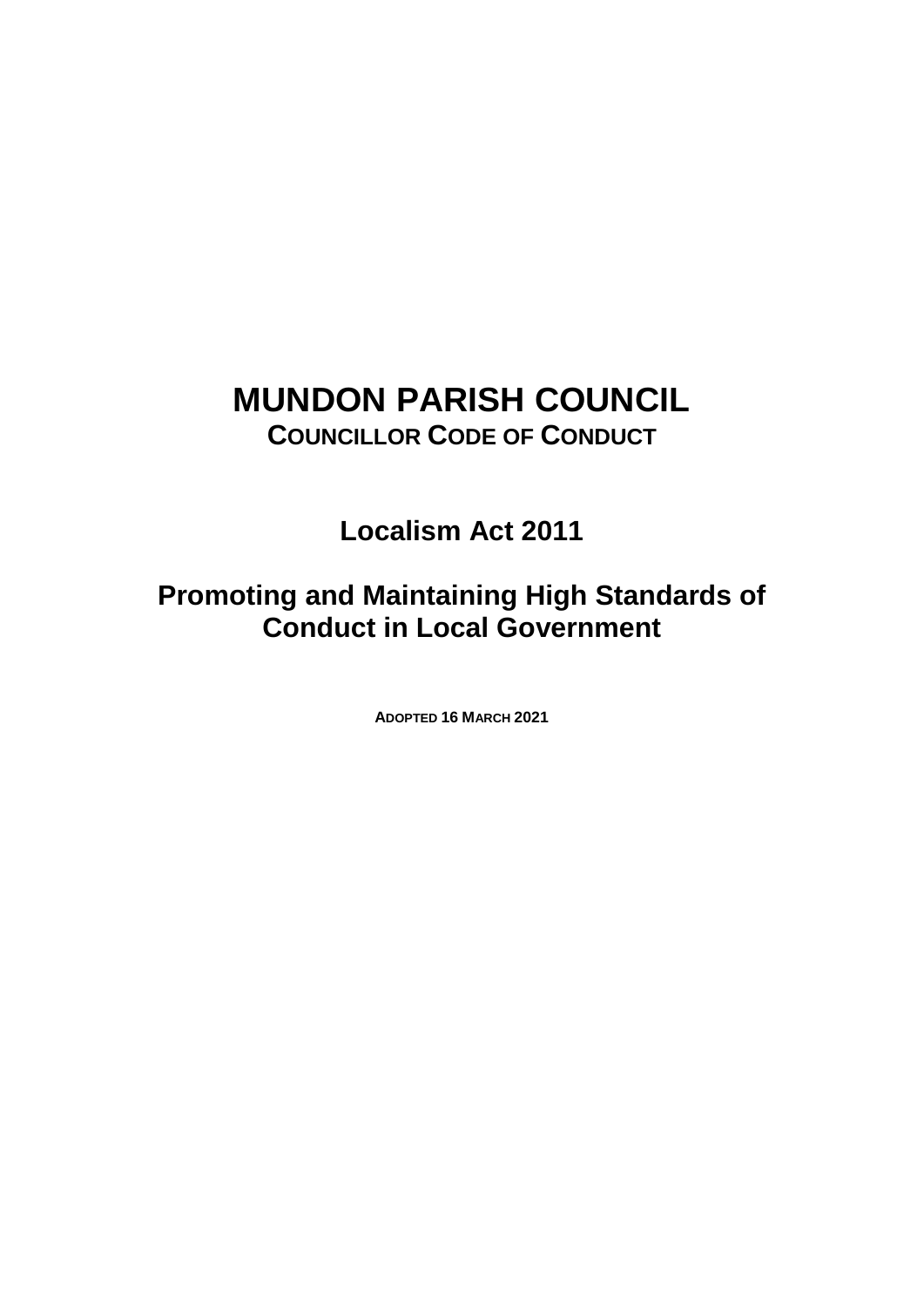## **COUNCILLOR CODE OF CONDUCT PART 1 GENERAL PROVISIONS**

#### **Introduction and interpretation**

As a Member you are a representative of Mundon Parish Council ("the Council") and the public will view you as such. Therefore your actions impact on how the Council as a whole is viewed and your actions can have both positive and negative impacts on the Council.

This Code as a whole is consistent with "Nolan Principles" which are set out in **Appendix 1** and the provisions of S29(1) Localism Act 2011

In this Code-

"meeting" means any meeting of:

(a) the Council

(b) any of the Council's committees, sub-committees, joint committees, joint subcommittees or areas committees

whether or not the press and public are excluded from the meeting in question by virtue of a resolution of Members

(d) any briefings by officers and site visits organised by the Council

"relevant period" means the period of 12 months ending with the day on which you give notification to the Council's monitoring officer of any disclosable pecuniary interests you had at the time of the notification.

"profit or gain" includes any payments or benefits in kind which are subject to Income Tax

"beneficial interest" means having an economic benefit as a legal owner or holding it on trust for the beneficial owner, having a right to the income from the land or securities or a share in it or the right to the proceeds of sale or share of part of the proceeds of sale

"Member" includes a co-opted member.

# **1. Who does the Code apply to?**

- (1) This Code applies to all Members of the Council including co-opted members.
- (2) It is your responsibility to comply with the provisions of this Code.

# **2. What does the Code apply to?**

- (1) You must comply with this Code whenever you
	- (a) conduct the business of the Council, or
	- (b) you are acting as a representative of the Council.
- (2) This Code has effect in relation to your conduct in your official capacity.
- (3) Where you act as a representative of the Council--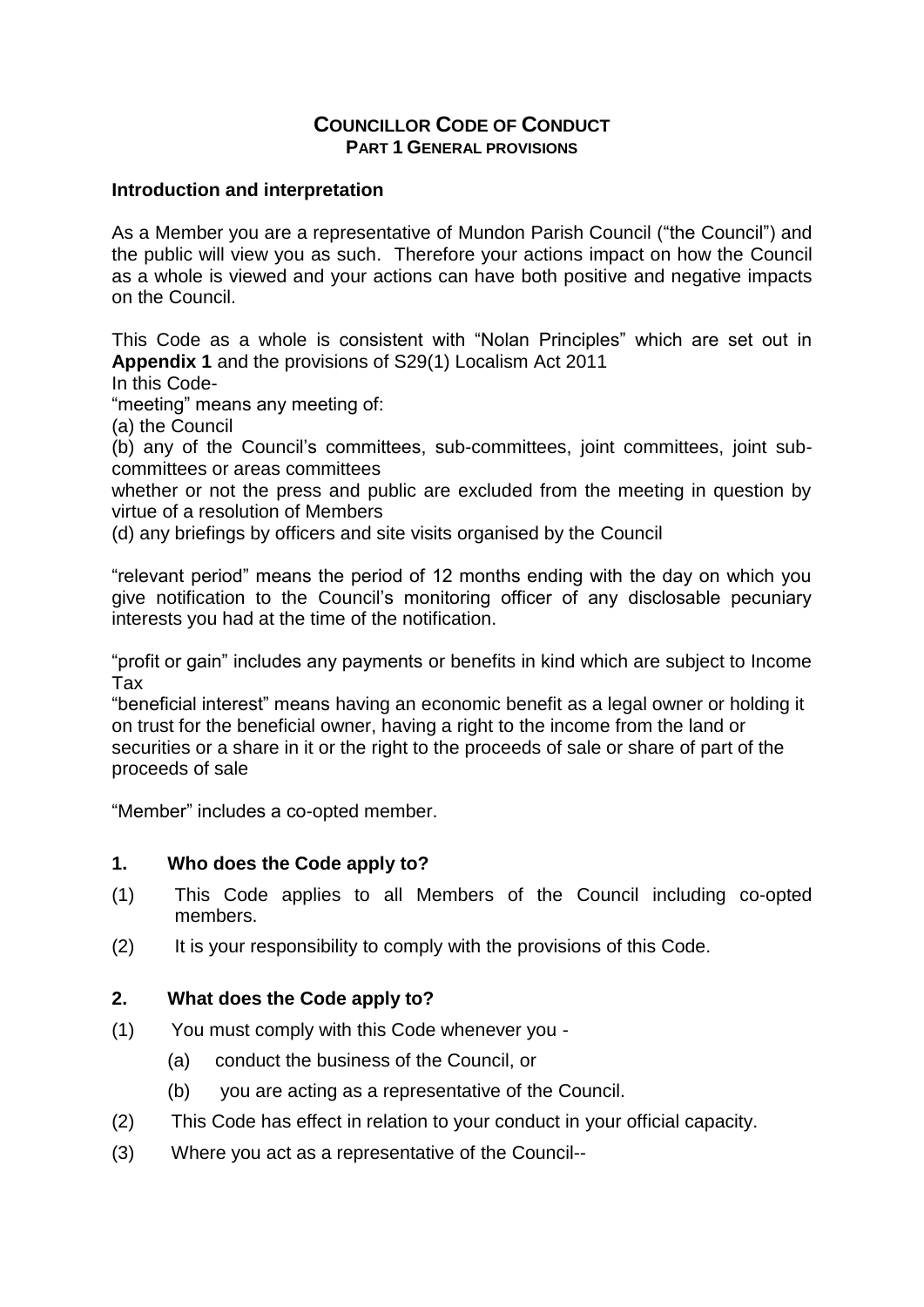- (a) on another relevant Council, you must, when acting for that other Council, comply with that other Council's code of conduct; or
- (b) on any other body, you must, when acting for that other body, comply with the Council's code of conduct, except and insofar as it conflicts with any other lawful obligations to which that other body may be subject.

#### **3. General obligations**

- (1) You must treat others with respect.
- (2) You must uphold the law
- (3) You must not--
	- (a) do anything which may cause the Council to breach any of the equality enactments
	- (b) bully any person;
	- (c) intimidate or attempt to intimidate any person who is or is likely to be--
		- (i) a complainant;
		- (ii) a witness; or
		- (iii) involved in the administration of any investigation or proceedings,

in relation to an allegation that a Member (including yourself) has failed to comply with the Council's code of conduct; or

(d) do anything which compromises or is likely to compromise the impartiality of those who work for, or on behalf of, the Council.

# **4. Confidential Information**

You must not--

- (a) disclose information given to you in confidence by anyone, or information acquired by you which you believe, or ought reasonably to be aware, is of a confidential nature, except where--
	- (i) you have the consent of a person authorised to give it;
	- (ii) you are required by law to do so;
	- (iii) the disclosure is made to a third party for the purpose of obtaining professional advice provided that the third party agrees not to disclose the information to any other person; or
	- (iv) the disclosure is--
		- (aa) reasonable and in the public interest; and
		- (bb) made in good faith and in compliance with the reasonable requirements of the Council:
- (b) prevent another person from gaining access to information to which that person is entitled by law.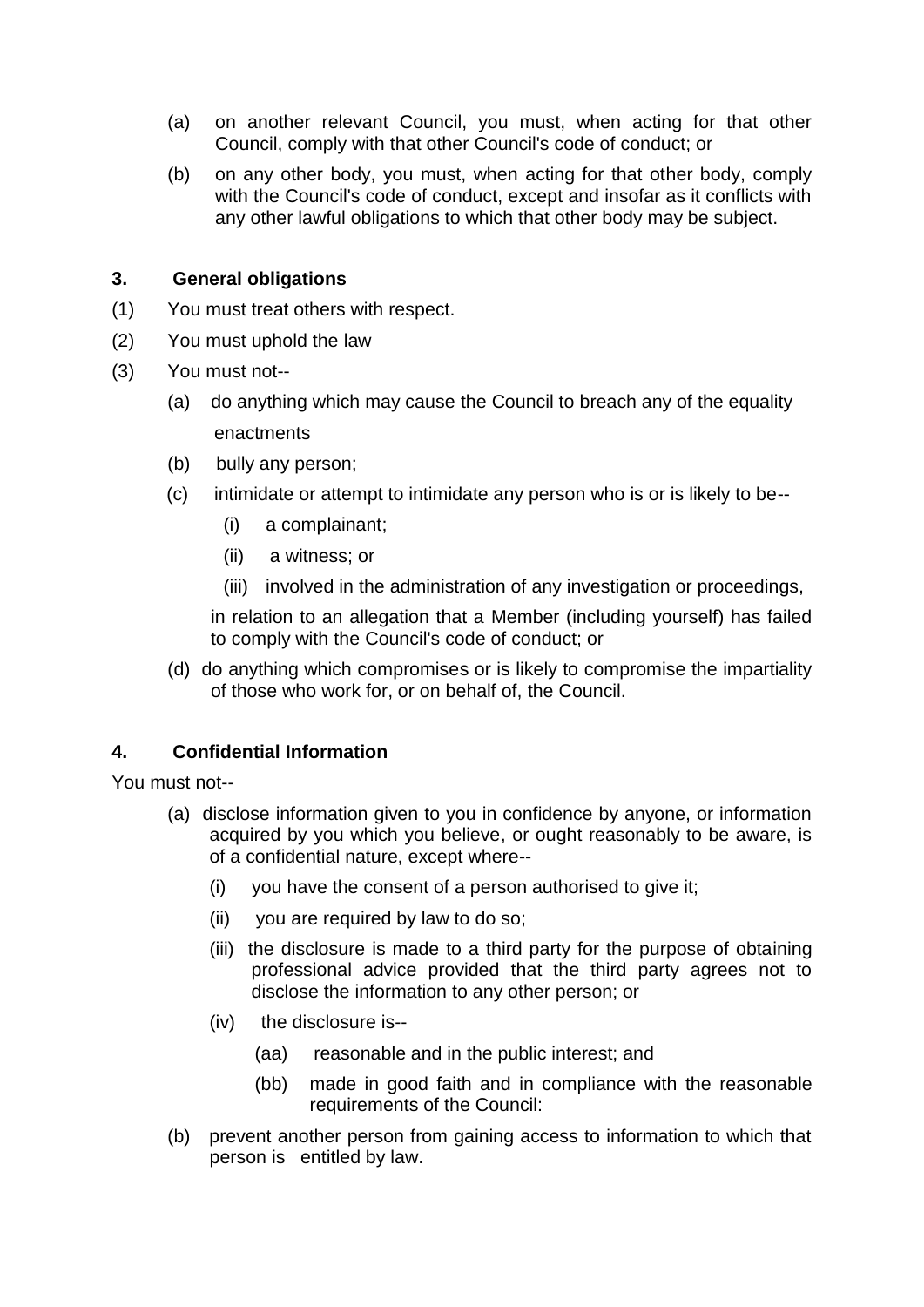# **5. Conferring an advantage or disadvantage**

You must--

- (a) not use or attempt to use your position as a Member improperly to confer on or secure for yourself or any other person, an advantage or disadvantage;
- (b) when using or authorising the use by others of the resources of the Council-
	- (i) act in accordance with the Council's reasonable requirements;
	- (ii) ensure that such resources are not used improperly for political purposes (including party political purposes);
- (c) have regard to any applicable Local Council Code of Publicity made under the Local Government Act 1986.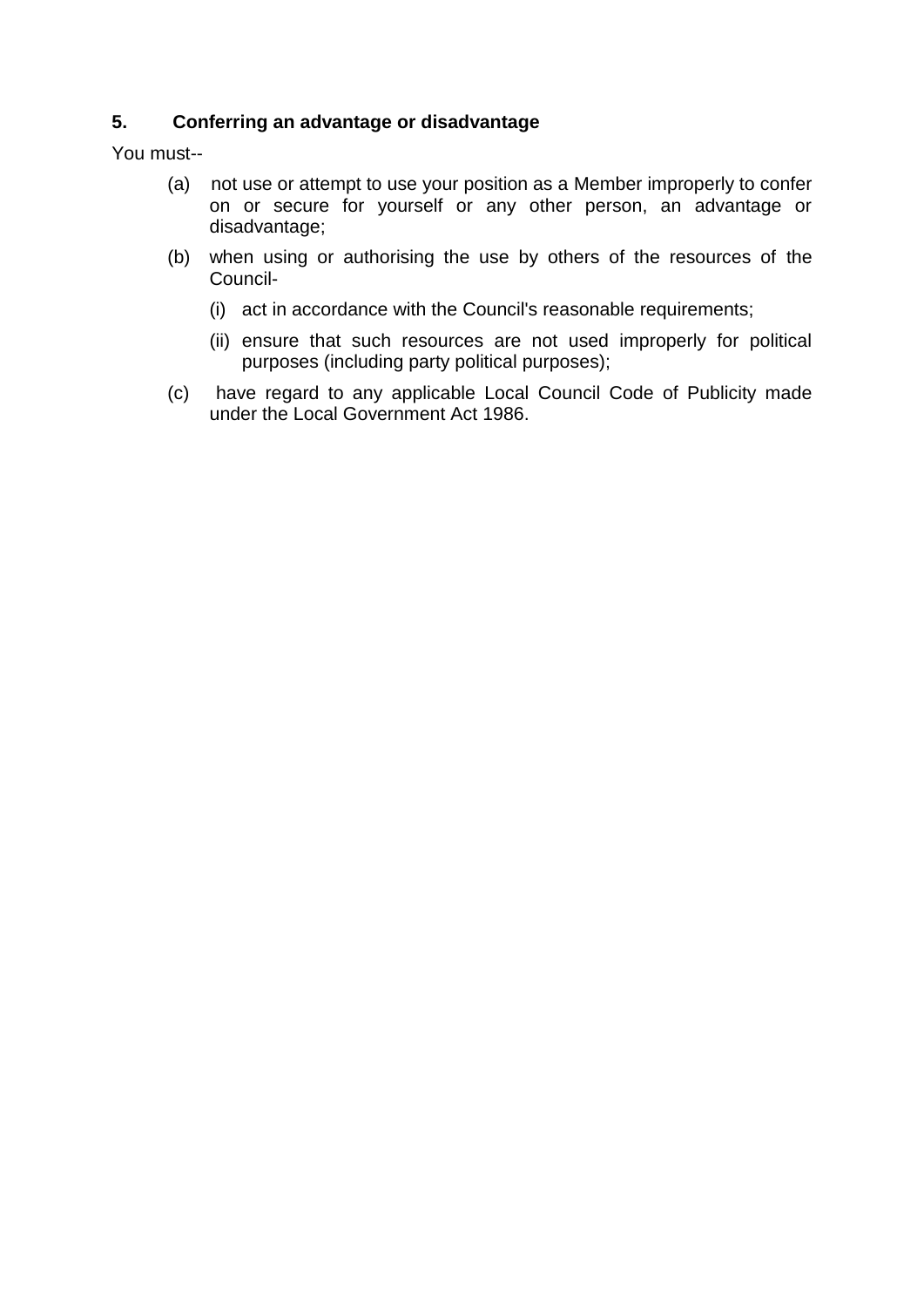# **PART 2 MEMBERS INTERESTS**

## **6. Disclosable Pecuniary Interests<sup>1</sup>**

6.1 You have a Disclosable Pecuniary Interest in any business of the Council if it is of a description set out in 6.2 below and is either:

- (a) An interest of yours; or
- (b) An interest (of which you are aware) of a spouse, civil partner or a person you are living with as a spouse or civil partner ("known as Relevant Persons").
- 6.2 A Pecuniary Interest is an interest which relates to or is likely to affect:
	- i. Any employment, office, trade, profession or vocation carried on by you or a Relevant Person for profit or gain;
	- ii. Any payment or provision of any other financial benefit (other than from the Council) made or provided within the relevant period in respect of any expenses incurred in carrying out your duties as a Member, or towards your election expenses. This includes any payment or financial benefit from a trade union within the meaning of the Trade Union and Labour Relations (Consolidation) Act 1992
	- iii. Any contract for goods, services or works which has not been fully discharged between you or a Relevant Person and the Council or a body in which you or they have a beneficial interest;
	- iv. A beneficial interest in any land in the Council's area
	- v. a licence of any land in the Council's area (alone or jointly with others) that you or a Relevant Person occupy for a month or longer
	- vi. any tenancy where to your knowledge (a) the landlord is the Council and (b) the tenant is a body in which you or a Relevant Person has a beneficial interest
	- vii. Any beneficial interest in securities of a body where-
		- 1. that body (to your knowledge) has a place of business or land in the area of the Council and
		- 2. either:

<u>.</u>

- a. the total nominal value of the securities exceeds £25,000 or one hundredth of the total issued share capital of that body; or
- b. the beneficial interest exceeds one hundredth of the total issued share capital of the share capital of that body, if of more than one class, the total nominal value of the shares of any one class

<sup>&</sup>lt;sup>1</sup> The Relevant Authorities (Disclosable Pecuniary Interests) Regulations 2012 set out the pecuniary interests specified for the purposes of Chapter 7 of Part 1 Section 30(3) of the Localism Act 2011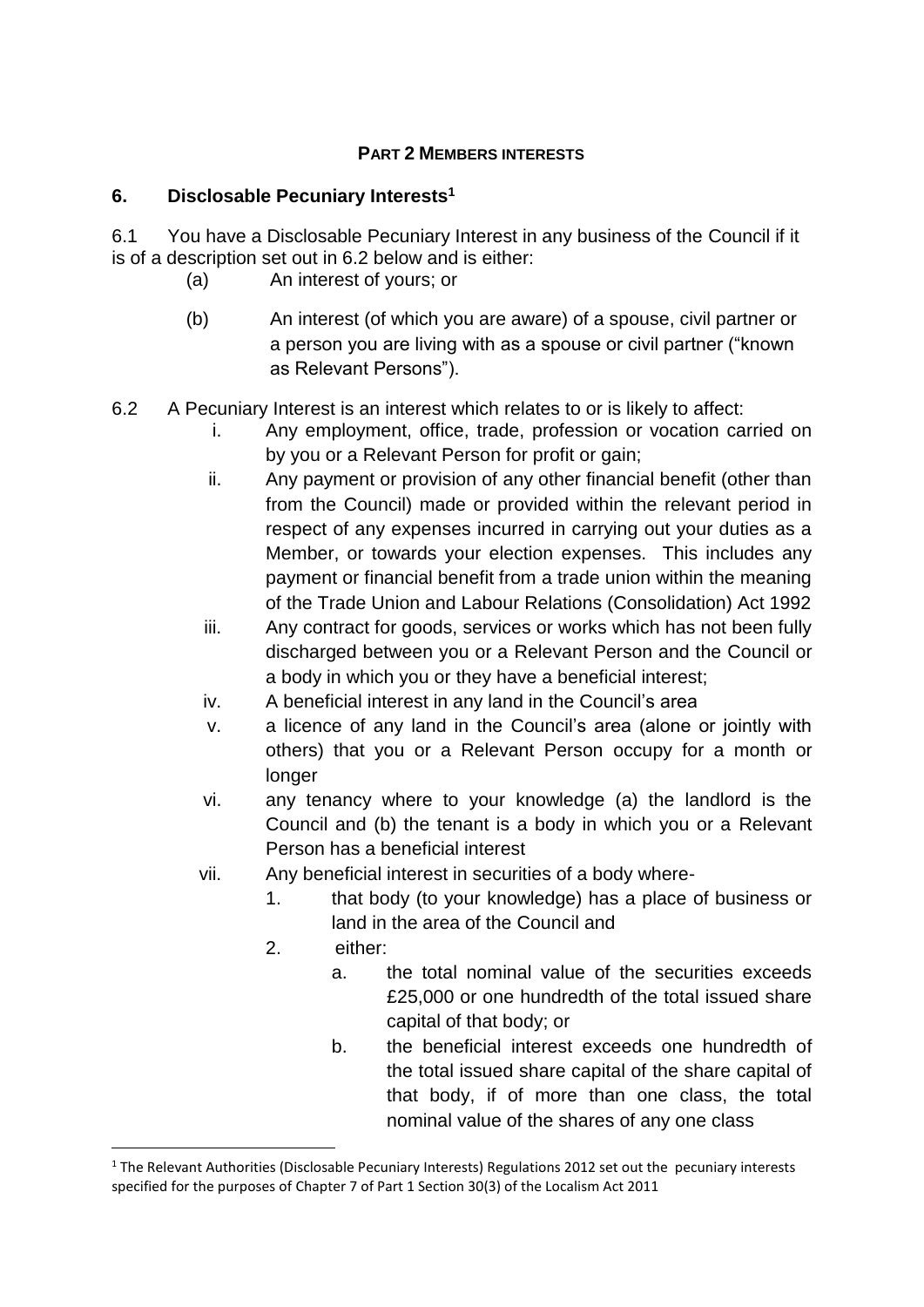# **7. Other Pecuniary Interests**

You have a pecuniary interest in any business of the Council where it relates to or is likely to affect:

- (i) any person or body who employs or has appointed you;
- (ii) any contract for goods, services or works made between the Council and you or a firm in which you are a partner, a company of which you are a remunerated director, or a person or body of the description specific in paragraph 6.2.(vii) which has been fully discharged within the last 12 months;

# **8. Non-Pecuniary Interests**

You have a non-pecuniary interest in any business of the Council where it relates to or is likely to affect-

- i. any body of which you are a member or in a position of general control or management and to which you are appointed or nominated by the Council;
- ii. any body-
	- 1. exercising functions of a public nature;
	- 2. directed to charitable purposes; or
	- 3. one of whose principal purposes includes the influence of public opinion or policy (including any political party or trade union);

of which you are a member or in a position of general control or management;

iii. the interests of any person from whom you have received a gift or hospitality with an estimated value of at least £50;

iv. a decision in relation to that business which might reasonably be regarded as affecting your wellbeing or the wellbeing of a relevant person to a greater extent that the majority of:-

(a) (in the case of authorities with electoral divisions or wards) other council tax payers, ratepayers or inhabitants of the electoral division or ward, as the case may be, affected by the decision; or

(b) (in all other cases) other council tax payers, ratepayers or inhabitants of the Council's area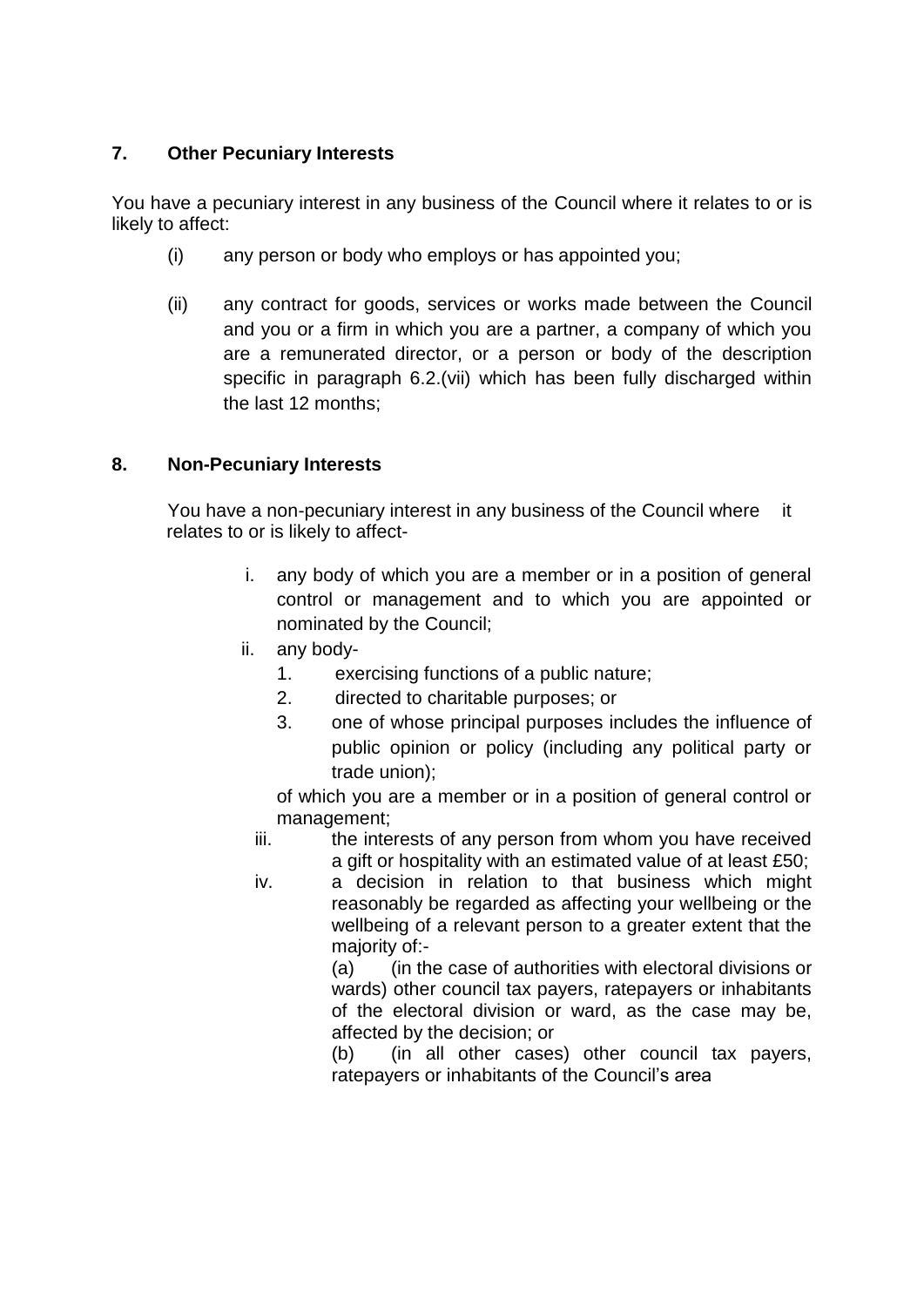# **9. Disclosure of Interests (Disclosable Pecuniary Interests, Other Pecuniary Interests and Non-Pecuniary Interests)**

- 9.1 Subject to sub-paragraphs 9.2 to 9.3, where you have a Disclosable Pecuniary Interest, other Pecuniary Interest or Non-Pecuniary Interest in any business of the Council and you are present at a meeting of the Council at which the business is considered, you must disclose to that meeting the existence and nature of that interest whether or not such interest is registered on your Register of Interests or for which you have made a pending notification
- 9.2 Sub-paragraph 9.1 only applies where you are aware or ought reasonably to be aware of the existence of the Relevant Person's Interest
- 9.3 Where you have an interest in any business of the Council which would be disclosable by virtue of paragraph 9.1 but by virtue of paragraph 12 (Sensitive Information) details of the interest are not registered in the Council's published Register of Members' Interests and the interest is a Disclosable Pecuniary Interest you need not disclose the nature of the interest to the meeting

# **10. Effect of Interests on participation**

#### **10.1 Disclosable Pecuniary Interests**

- (a) If you are present at a meeting of the Council or of any committee, subcommittee, joint committee or joint sub-committee of the Council and you have a Disclosable Pecuniary Interest in any matter to be considered, or being considered, at the meeting and you are aware of that Interest:
	- (i) You must not participate, or participate further, in any discussion of the matter at the meeting, or participate in any vote, or further vote, taken on the matter at the meeting
	- (ii) You must withdraw from the room or chamber where the meeting considering the business is being held unless you have received a dispensation from the Council's proper officer

(b) If you have a Disclosable Pecuniary Interest in any business of the Council you must not seek improperly to influence a decision about that business

#### **10.2 Other Pecuniary Interests**

If you have an Other Pecuniary Interest in any business of the Council which a member of the public with knowledge of the relevant facts would reasonably regard as so significant that it is likely to prejudice your judgement in the public interest and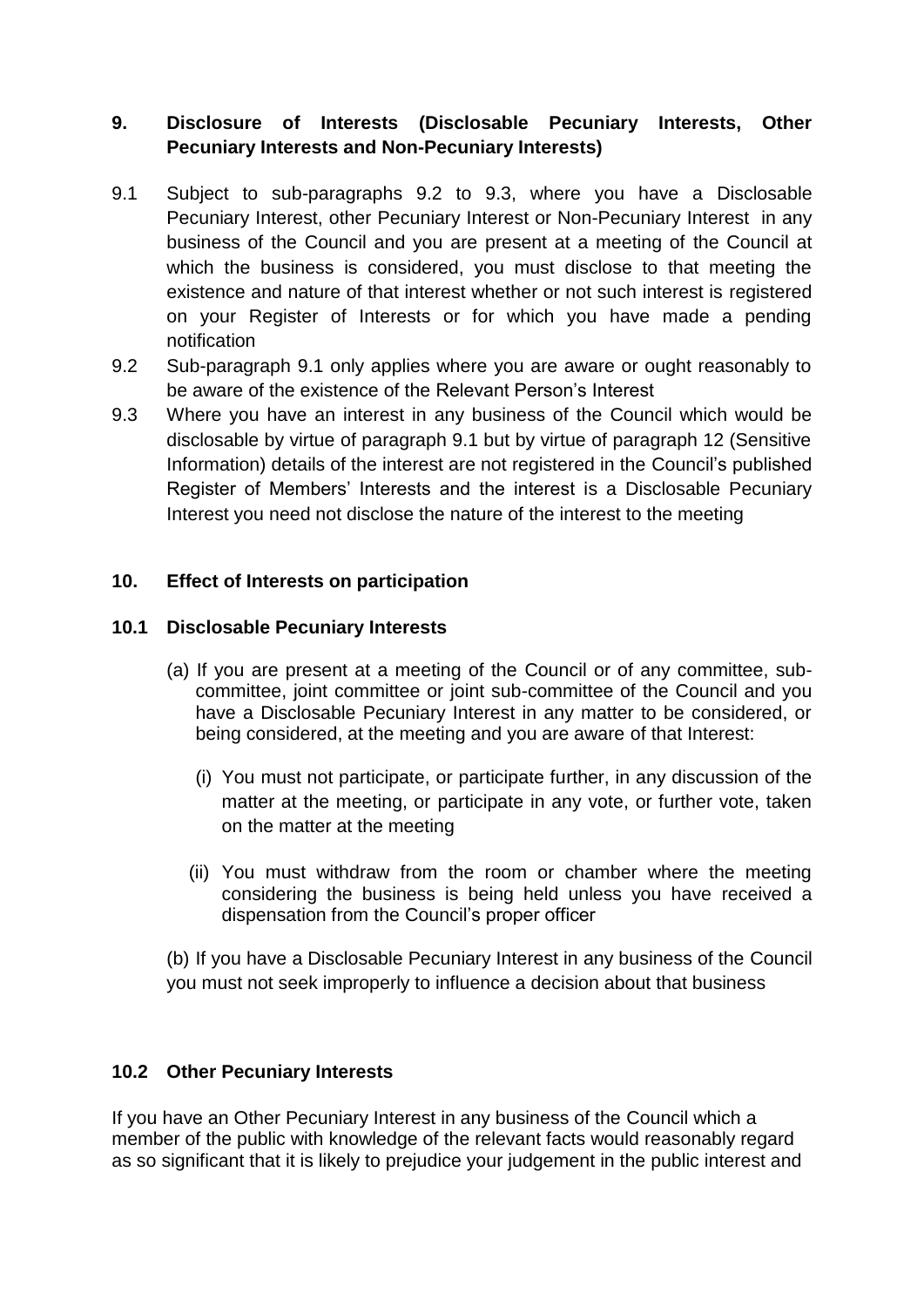you are present at a meeting of the Council at which such business is to be considered or is being considered you must:

- (i) disclose the existence and nature of the interest in accordance with paragraph 9.1 (but subject to paragraph 9.3) and
- (ii) withdraw from the room or chamber where the meeting considering the business is being held unless you have obtained a dispensation from the Council's proper officer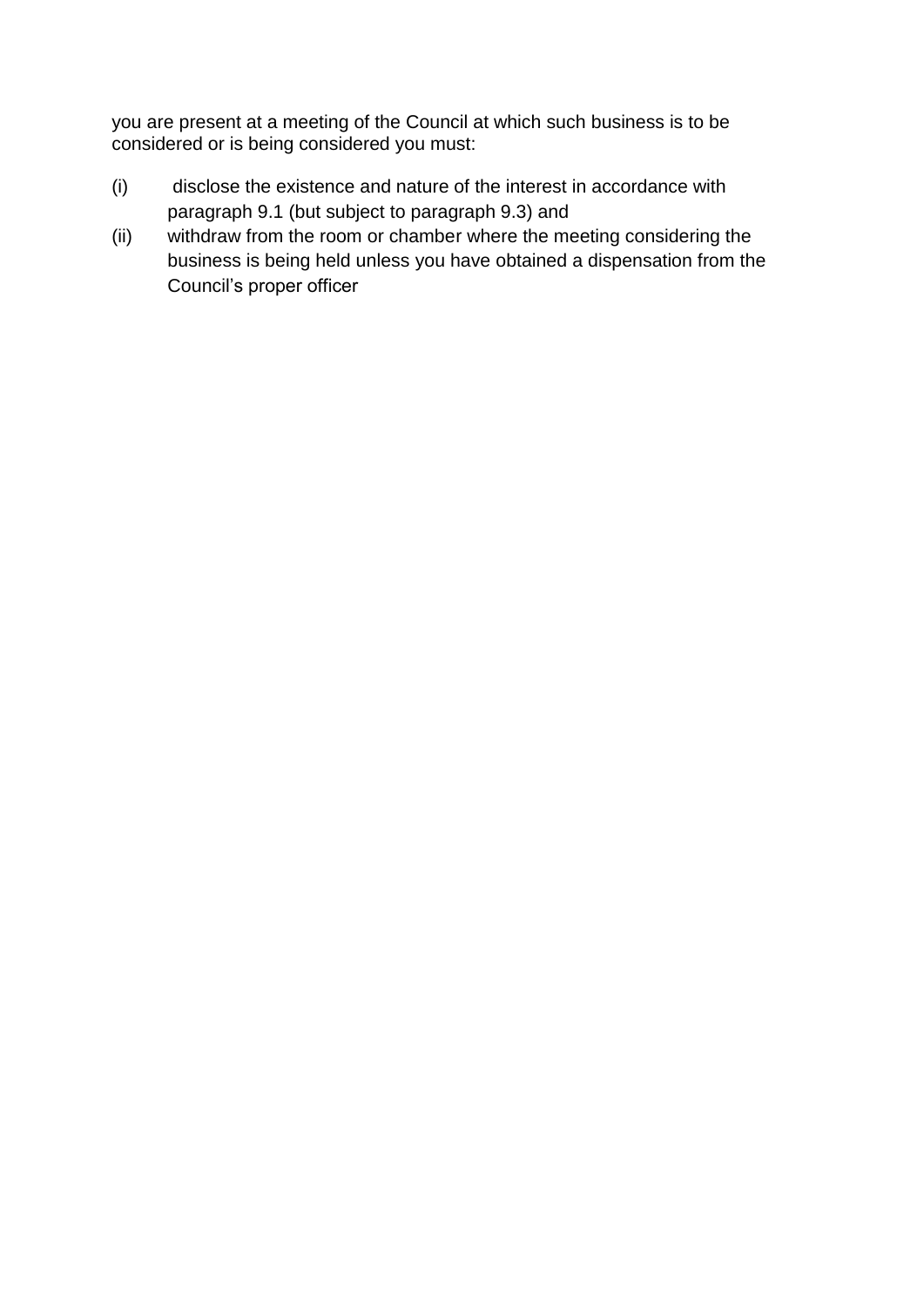# **PART 3 REGISTER OF MEMBERS INTERESTS**

#### **11. Registration of Members' Interests**

Subject to paragraph 12, you must, within 28 days of—

- (i) this Code being adopted by or applied to the Council; or
- (ii) your election, re-election or appointment or re-appointment to office (where that is later), or co-opted onto the Council

register in the Council's Register of Members' Interests (maintained by the Monitoring Officer under Section 29(1) of the Localism Act 2011) details of:

- i. Disclosable Pecuniary Interests as referred to in paragraph 6 that you, your spouse, civil partner or person with whom you live as if they were your spouse or civil partner in so far as you are aware of their interests at that time
- ii. Pecuniary Interests referred to in paragraph 7 that you have

Subject to paragraph 12, you must within 28 days of becoming aware of any new Disclosable Pecuniary Interest as referred to in paragraph 6 that you, your spouse, civil partner or person with whom you live as if they were your spouse or civil partner or change to any Disclosable Pecuniary Interest registered under paragraphs 11.(a) (i) or (ii) above by providing written notification to your Council's Monitoring Officer

#### **12. Sensitive Information**

- 12.1 Where you have a Disclosable Pecuniary Interest referred to in paragraph 6 or pecuniary interest referred to in paragraph 7 and the nature of the interest is such that you and the Council's monitoring officer consider that disclosure of details of the interest could lead to you or a person connected with you being subject to violence or intimidation if the interest is entered in the Council's Register then copies of the register available for inspection and any published version of the Register should not include details of the interest but may state that you have an interest details of which are withheld under s32(2) of the Localism Act 2011 and/or this paragraph.
- 12.2 You must, within 28 days of becoming aware of any change of circumstances which means that information excluded under paragraph 12.1 is no longer sensitive information, notify the Council's monitoring officer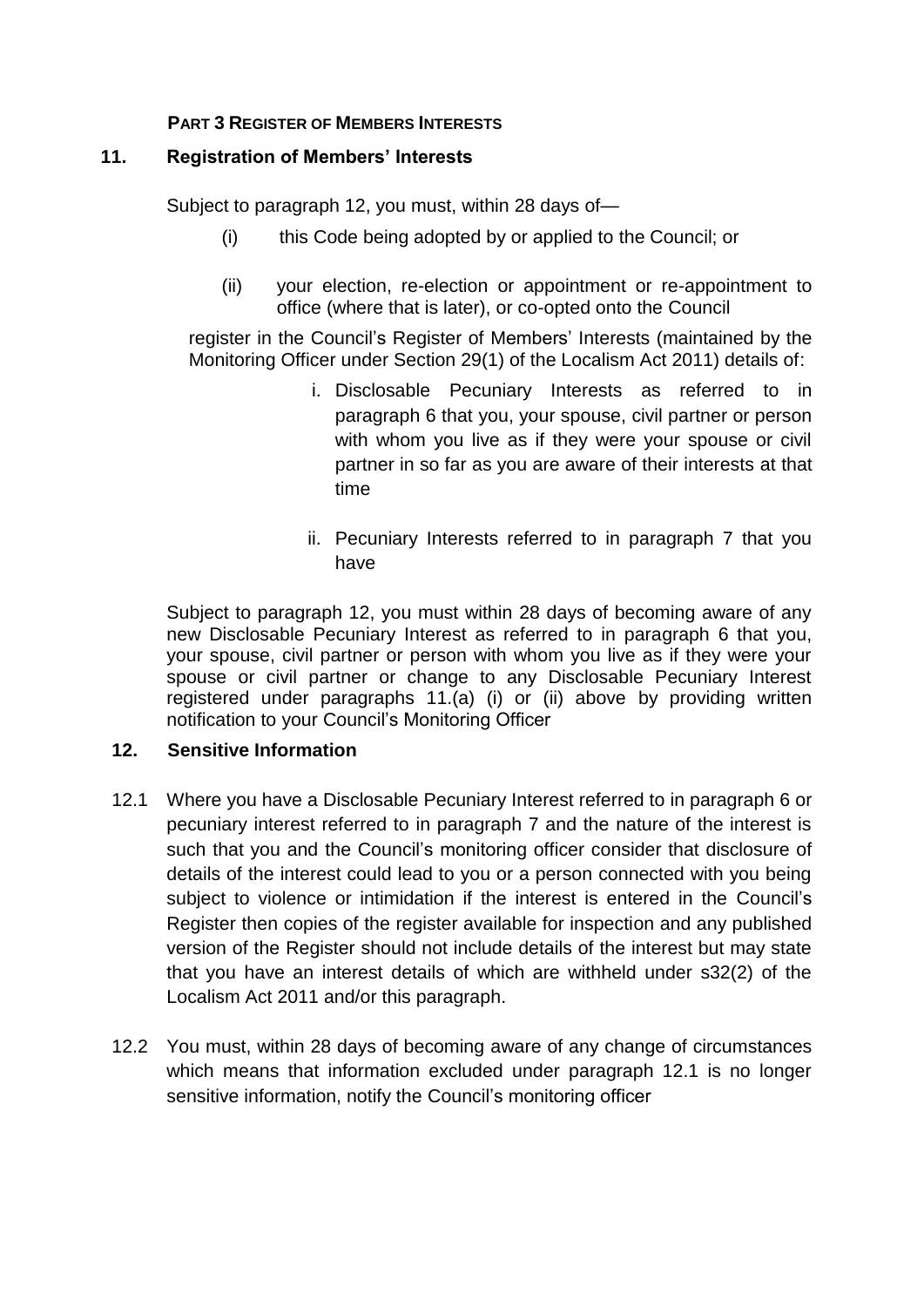12.3 In this Code "sensitive information" means information whose availability for inspection by the public creates, or is likely to create, a serious risk that you or a person who lives with you may be subject to violence or intimidation.

## **13. Register of Gifts and Hospitality**

- 13.1 You must within 28 days of receipt, notify the Council's monitoring officer in writing of any gift, benefit or hospitality with a value in excess of £50 which you have accepted as a member from any person or body other than the Council.
- 13.2 The monitoring officer will place your notification on a public register of gifts and hospitality
- 13.3 This duty to notify the monitoring officer does not apply where the gift, benefit or hospitality comes within any description approved by the Council for this purpose.